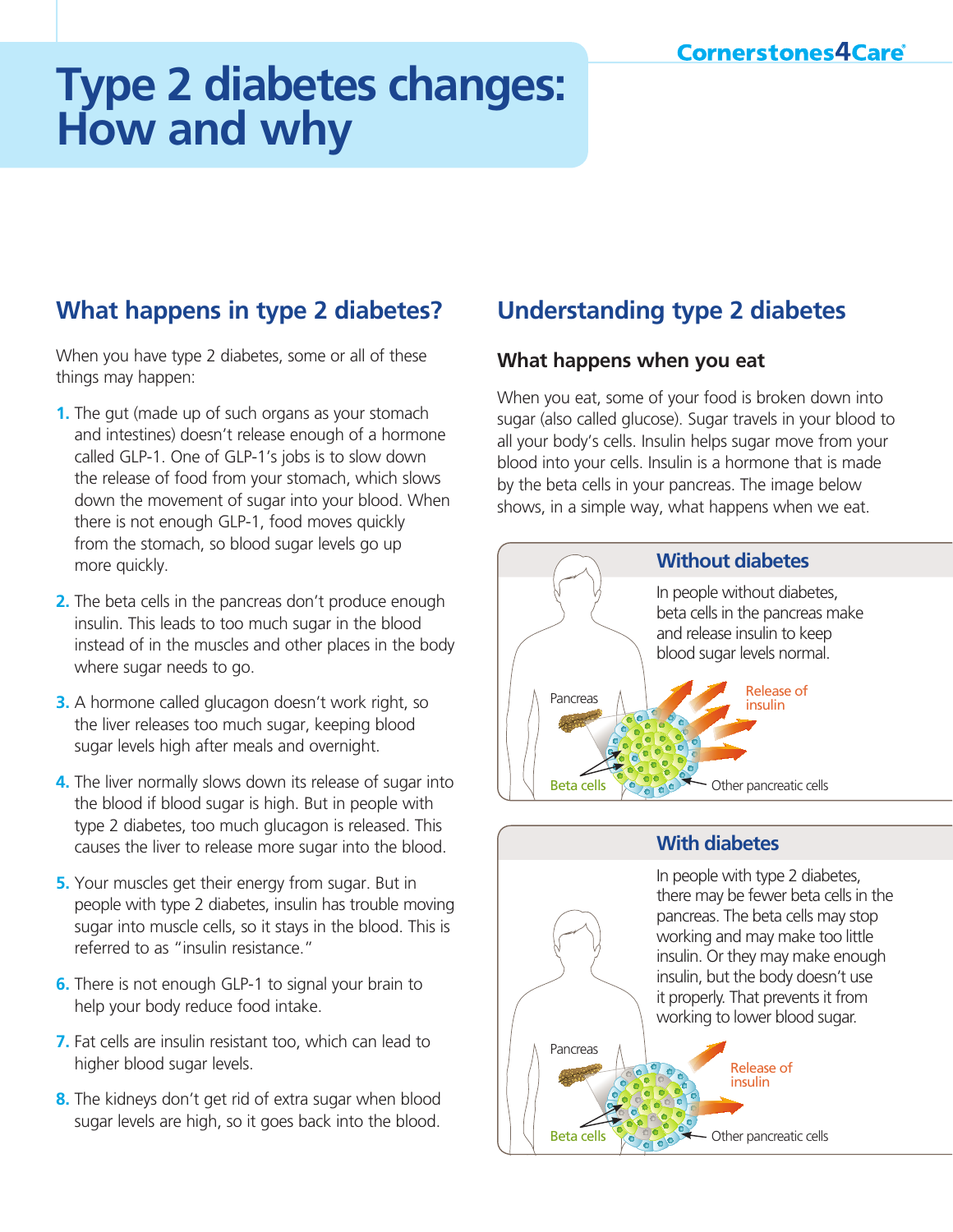#### **Why does diabetes change over time?**

Diabetes changes over time because of changes that take place in the way the body responds to what you eat and drink. In people with type 2 diabetes:

- $\blacksquare$  The ability of the pancreas to make more insulin to make up for insulin resistance changes over time
- Beta cells are reduced in both number and function. In fact, research suggests that many people with type 2 diabetes may already have lost about 50% to 80% of their beta cell function by the time their diabetes is diagnosed. As the beta cells decrease even more in both number and function, the pancreas makes less and less insulin

Several other things may also happen over time:

- $\blacksquare$  The body's cells change and become more resistant to insulin
- $\blacksquare$  The other events listed on page 1 happen as well

Because of these changes, your blood sugar can stay too high. This can increase your risk for other health problems. **But by following your diabetes care plan, you can do a lot to prevent these problems or slow them down.**

#### **What can you do?**

As type 2 diabetes changes over time, following your meal plan and staying active often may not be enough to keep your blood sugar in check.

- $\blacksquare$  Medicine is usually necessary
- $\blacksquare$  The good news is that there are effective medicines to treat all stages of type 2 diabetes
- $\blacksquare$  Talk with your diabetes care team about the best treatment for you
- $\blacksquare$  Do your best to keep your weight close to a normal range



**For more information about diabetes, visit Cornerstones4Care.com**

Novo Nordisk Inc. grants permission to reproduce this piece for nonprofit educational purposes only on condition that the piece is maintained in its original format and that the copyright notice is displayed. Novo Nordisk Inc. reserves the right to revoke this permission at any time.

Cornerstones4Care® is a registered trademark of Novo Nordisk A/S.

Novo Nordisk is a registered trademark of Novo Nordisk A/S.

© 2016 Novo Nordisk All rights reserved. USA16PCT01533 July 2016 **Cornerstones4Care.com**